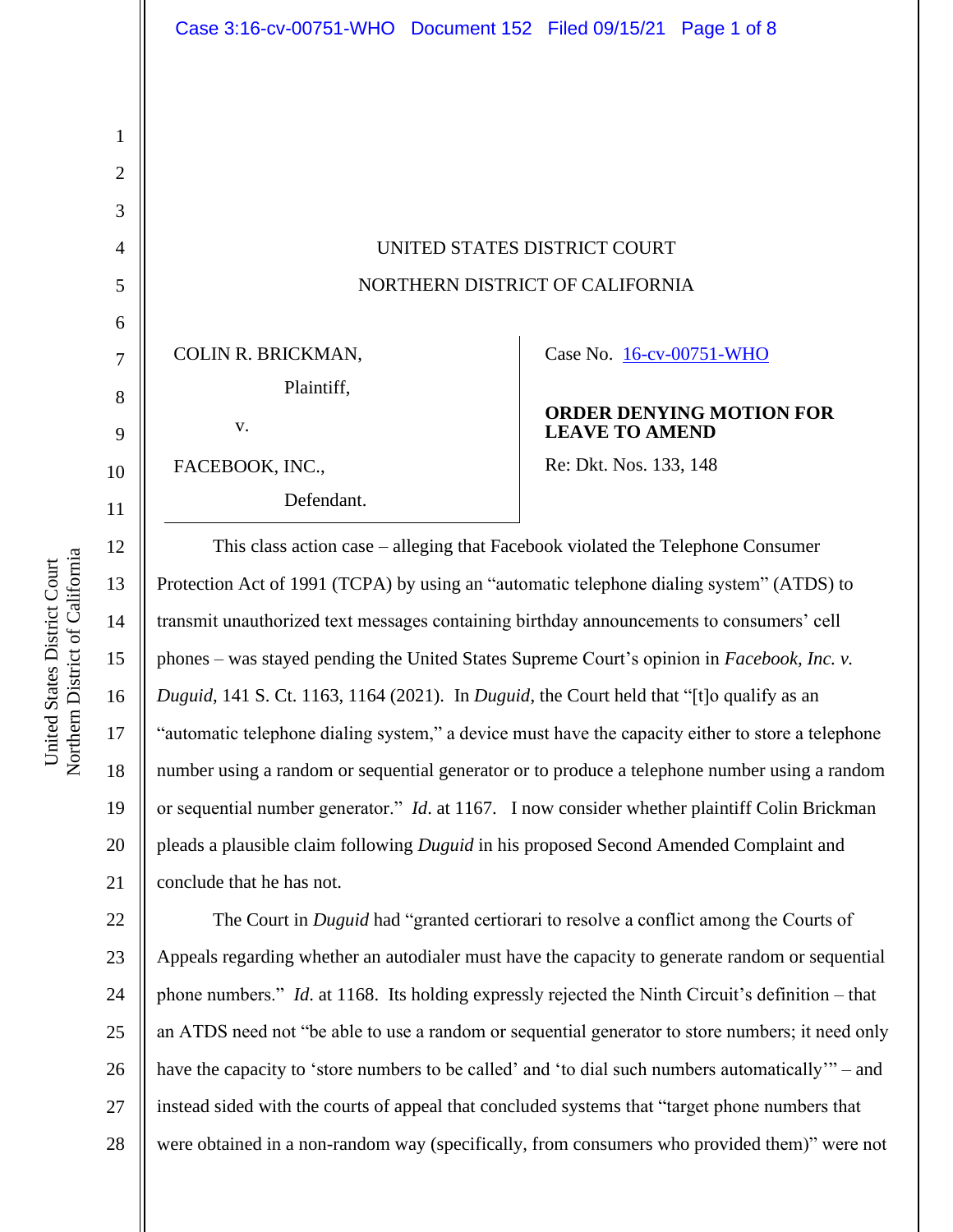#### Case 3:16-cv-00751-WHO Document 152 Filed 09/15/21 Page 2 of 8

6 10 12 14 covered ATDS. *See Hufnus v. DoNotPay, Inc*., 20-CV-08701-VC, 2021 WL 2585488, at \*1 (N.D. Cal. June 24, 2021) (discussing *Gadelhak v. AT&T Services, Inc*., 950 F.3d 458, 460 (7th Cir. 2020) (holding that a system that "exclusively dials numbers stored in a customer database" does not qualify as an autodialer) and *Glasser v. Hilton Grand Vacations Co*., LLC, 948 F.3d 1301, 1306 (11th Cir. 2020) (adopting a definition of autodialer that excludes equipment that "target[s] a list of debtors" or "target[s] individuals likely to be interested in buying vacation properties")). In rejecting Duguid's argument that "using a random or sequential number generator" modified only "produce" and not also "store" in the TCPA's definition of an ATDS, the Court explained that Congress could have included "both functions in the autodialer definition so as to clarify the domain of prohibited devices" so, for "instance, an autodialer might use a random number generator to determine the order in which to pick phone numbers from a preproduced list [and] then "store those numbers to be dialed at a later time" or "even if the storing and producing functions often merge, Congress may have 'employed a belt and suspenders approach' in writing the statute." *Id*. at 1172 n.7.

15 16 17 18 19 20 21 22 23 24 25 After *Duguid was* decided*,* I set a briefing schedule requiring Brickman to file a motion for leave to amend and a proposed Second Amended Complaint demonstrating that he could plead his TCPA claim and plausibly allege that Facebook used an ATDS and allowing Facebook to show why leave should be denied because any proposed amendment would be futile under *Duguid*. Dkt. No. 132. Brickman argues that he has done so by alleging that Facebook first identifies the telephone numbers of a Facebook user's friends (that he concedes were provided by users like himself, although he contends that he and the purported class members did not consent to receiving texts from Facebook on those numbers) and then uses the required "random or sequential number generator" to "store" those numbers in a sequential or random order – thus meeting the *Duguid* definition of an ATDS as explained in footnote 7. *See* Proposed SAC ¶¶ 67- 85;<sup>1</sup> Reply at 1. The system later fills in the content of the message and then sends by massive

26

1

2

3

4

5

7

8

9

11

<sup>27</sup> 28 <sup>1</sup> Proposed SAC ¶ 69 ("Facebook programmed its mobile messaging application (i.e. computer software or an algorithm that operates as an autodialer) to first identify a Facebook user's birthday as the trigger to create and send the form Birthday Announcement Texts to that Facebook user's friends"); ¶ 70 ("Facebook mobile messaging application creates the Birthday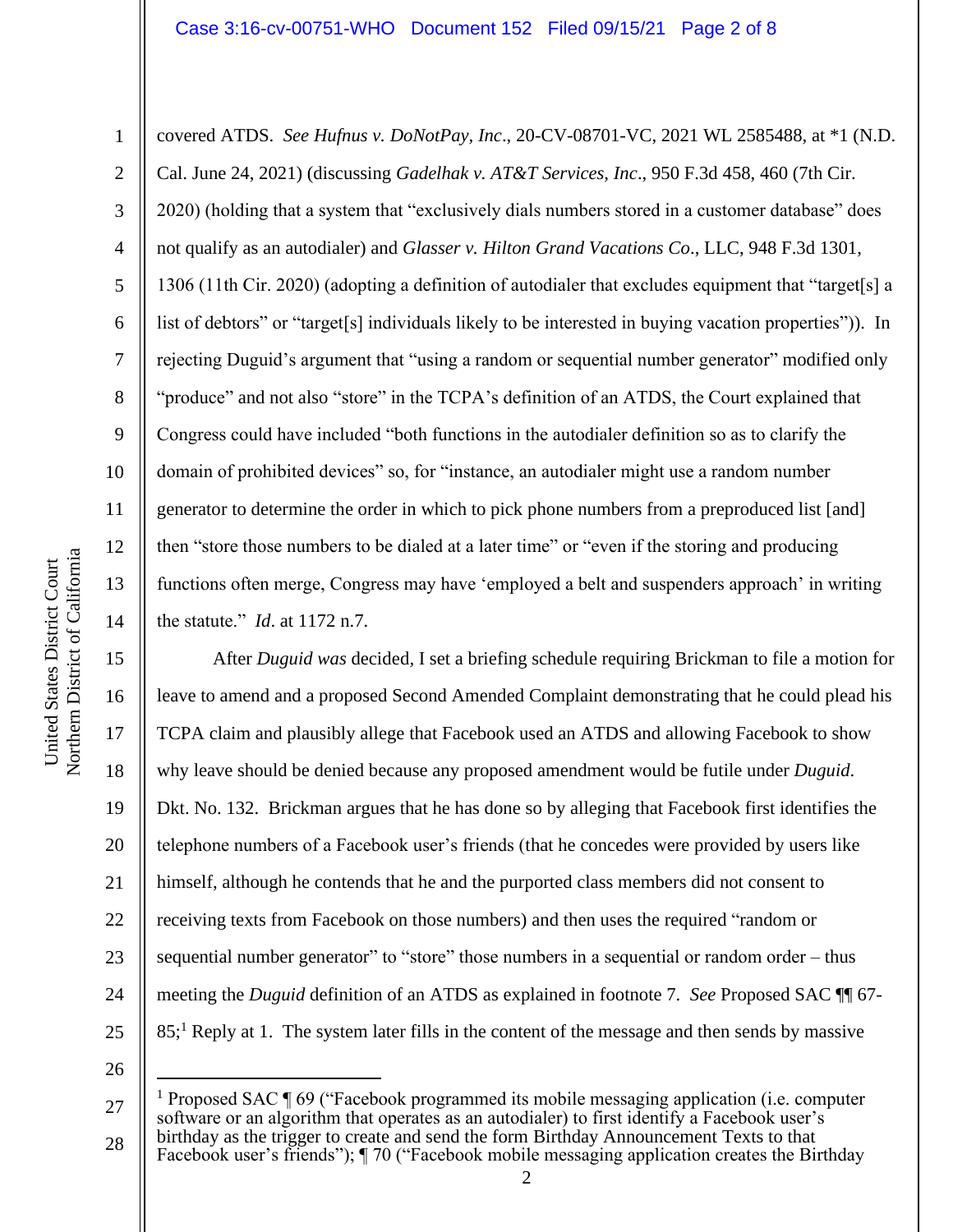"blast" thousands of messages in bulk in the sequential or random order determined by the number generator. Proposed SAC  $\P$  73, 77.<sup>2</sup>

Brickman's proposed SAC, even considering the supporting Snyder Declaration, is insufficient to plausibly allege use of an ATDS post-*Duguid*. I agree with the numerous district court opinions – including two from this District – that have dismissed cases following *Duguid* for failure to plausibly allege use of an ATDS where the number called by the defendant – here Brickman's cell phone – was not *itself* created by the random or sequential number generator.

15 In *Hufnus v. DoNotPay, Inc*., 2021 WL 2585488, at \*1 (N.D. Cal. June 24, 2021), the plaintiff made similar allegations to the ones in this case, that the calling platform at issue "stores [] numbers in a random and/or sequential way; uses a random and/or sequential generator to pull from the list of numbers to send targeted text messages; and uses a random and/or sequential generator to determine the sequence in which to send messages." The Hon. Vince Chhabria from this District granted a motion to dismiss because the numbers called were provided by a consumer seeking defendant's services, and "not phone numbers identified in a random or sequential fashion. The platform thus does not qualify as an autodialer under the TCPA." *Id*.

1

2

3

4

5

6

7

8

9

10

11

12

13

14

Northern District of California Northern District of California United States District Court United States District Court

<sup>17</sup> 18 19 20 21 22 23 24 25 26 Announcement Text by using the person's name, date of birth, and a list of the cellular telephone numbers of that person's friends as a set of instructions used to automatically generate the Birthday Announcement Texts"); ¶ 71 ("The Birthday Announcement Texts are identical text messages sent to the cellular telephone numbers of the friends of the birthday celebrant."); ¶ 72 ("This process is known as a text message 'blast,' which is sent to a list of cellular telephone numbers stored by Facebook."); [73 ("The Birthday Announcement Texts are part of a specialized blast text message campaign that is based on the current date where the telephone numbers of the recipients are collected in a random or sequential order either at the time that the Birthday Announcement Texts are sent or at some prior time"); ¶ 75 ("The list of the cellular telephone numbers that any given Birthday Announcement Text is sent to are collected and then stored by Facebook's mobile messaging application in a random or sequential order."); ¶ 77 ("The Facebook mobile messaging application then automatically sends the Birthday Announcement Text at a prescheduled time on the Facebook user's birthday in a sequential or random order as determined by the number generator (which operates using an algorithm), that Facebook created and used to send these messages."). <sup>2</sup> Brickman's proposed SAC attaches and relies on the declaration of an expert (Randall A. Snyder, Dkt. No. 133-1) who explains why in his view – and as reiterated in the proposed SAC

<sup>27</sup> 28 cited above – Facebook's birthday text message system plausibly is an ADTS. Facebook objects to my consideration of the Snyder declaration. Oppo. at 19-21. Snyder's factual assertions regarding the operation of Facebook's system – as relevant to this motion – are reiterated as factual allegations in the proposed SAC, the truth of which I assume. However, consideration of the Snyder Declaration does not lead to a different outcome.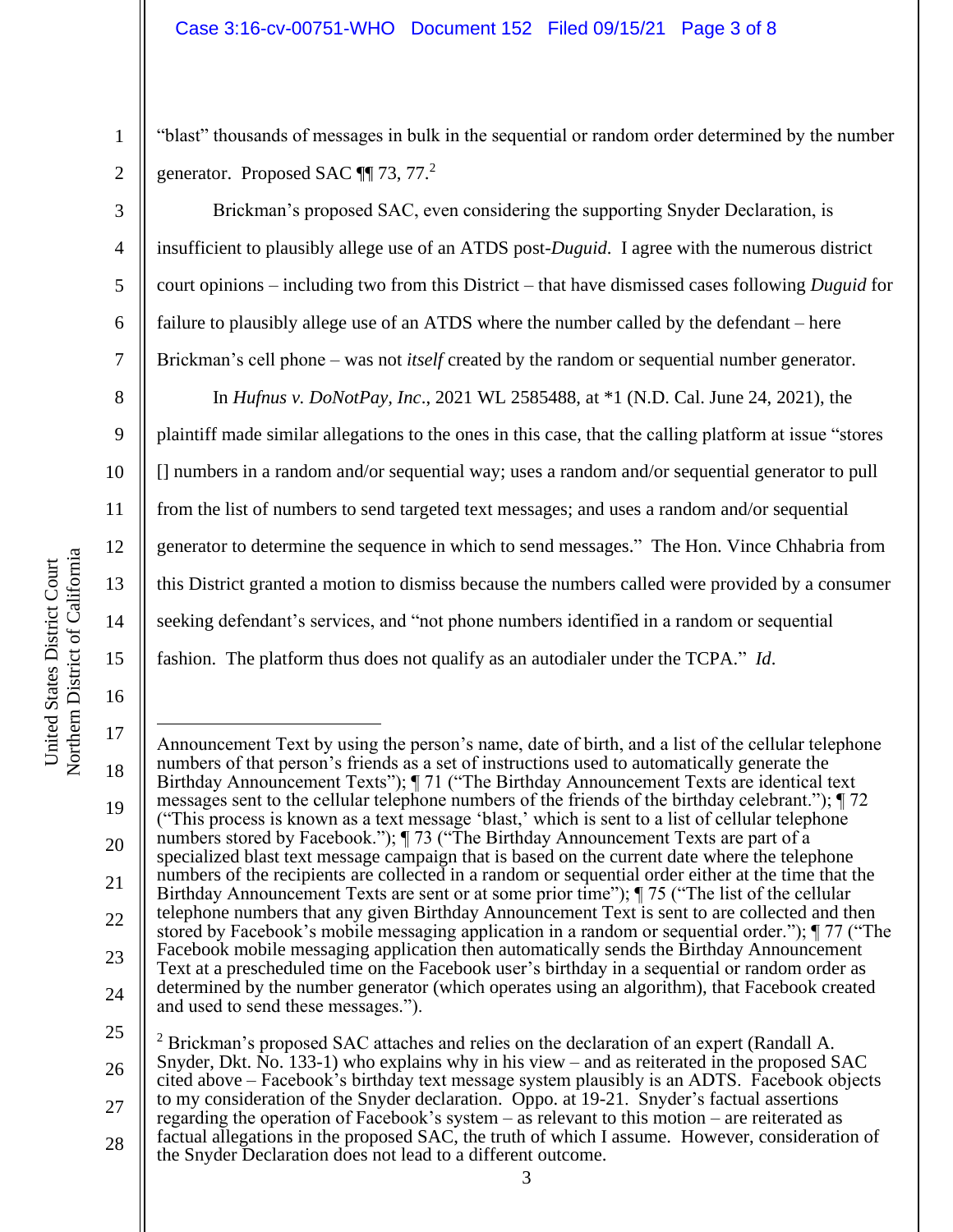Northern District of California Northern District of California United States District Court United States District Court

1

2

3

4

5

6

7

8

9

10

11

12

13

14

15

16

17

18

19

20

21

In *Hufnus*, as here, the plaintiff relied heavily on footnote 7 of *Duguid* to argue that systems using a "generator" (*e.g*., algorithm) to place and store preexisting phone numbers in a random or sequential order for later calling qualifies as an ATDS. Judge Chhabria rejected that argument because: (i) there was no evidence in his case that the "preproduced list" referenced in the Court's footnote was in his case "itself created through a random or sequential number generator" but was instead simply a list of customers who had provided their numbers to donotpay; (ii) the donotpay system (and any system that calls numbers provided by consumers seeking services) was wholly unlike the concerns underlying the enactment of the TCPA (random or sequential number generators reduced the capacity of the recipients' phone systems); and (iii) donotpay's system was more akin to systems deemed not to qualify as ATDS under *Duguid* because its system simply "targets phone numbers that were obtained in a non-random way." *Id*. at \*1.

The same holds true here, despite Brickman's emphasis that Facebook's automated algorithm operates without human intervention and results in blast emails to hundreds of thousands of users. *See* Reply at 5. Fundamentally, even assuming the truth of Brickman's allegations regarding the methodology used by Facebook to select, store, and blast-send the birthday text messages, the numbers called were not randomly or sequentially generated; they were pulled from an existing list. Even if pulled and then ordered "randomly or sequentially" by an algorithm and stored for later use, there are no facts plausibly suggesting "stor[ing of] a telephone number using a random or sequential *generator* or to produc[ing] a telephone number using a random or sequential number *generator*." *Duguid*, 141 S. Ct. at 1167 (emphasis added).

22 23 24 25 26 27 28 Other cases have adopted the same interpretation of *Duguid* and rejected plaintiff's proposed expansion of the *Duguid's* footnote 7 to achieve a result untethered to the Supreme Court's actual holding in *Duguid* and untethered to the purposes underlying the TCPA. Most recently, in *Tehrani v. Joie De Vivre Hospitality, LLC*, 19-CV-08168-EMC, 2021 WL 3886043, at \*3 (N.D. Cal. Aug. 31, 2021), the Hon. Edward M. Chen of this District rejected a similar theory; namely that "the 'number generator' need only generate an *index* number which is then assigned to *preexisting* phone numbers." *Id*. \*3 (emphasis in original). Judge Chen rejected that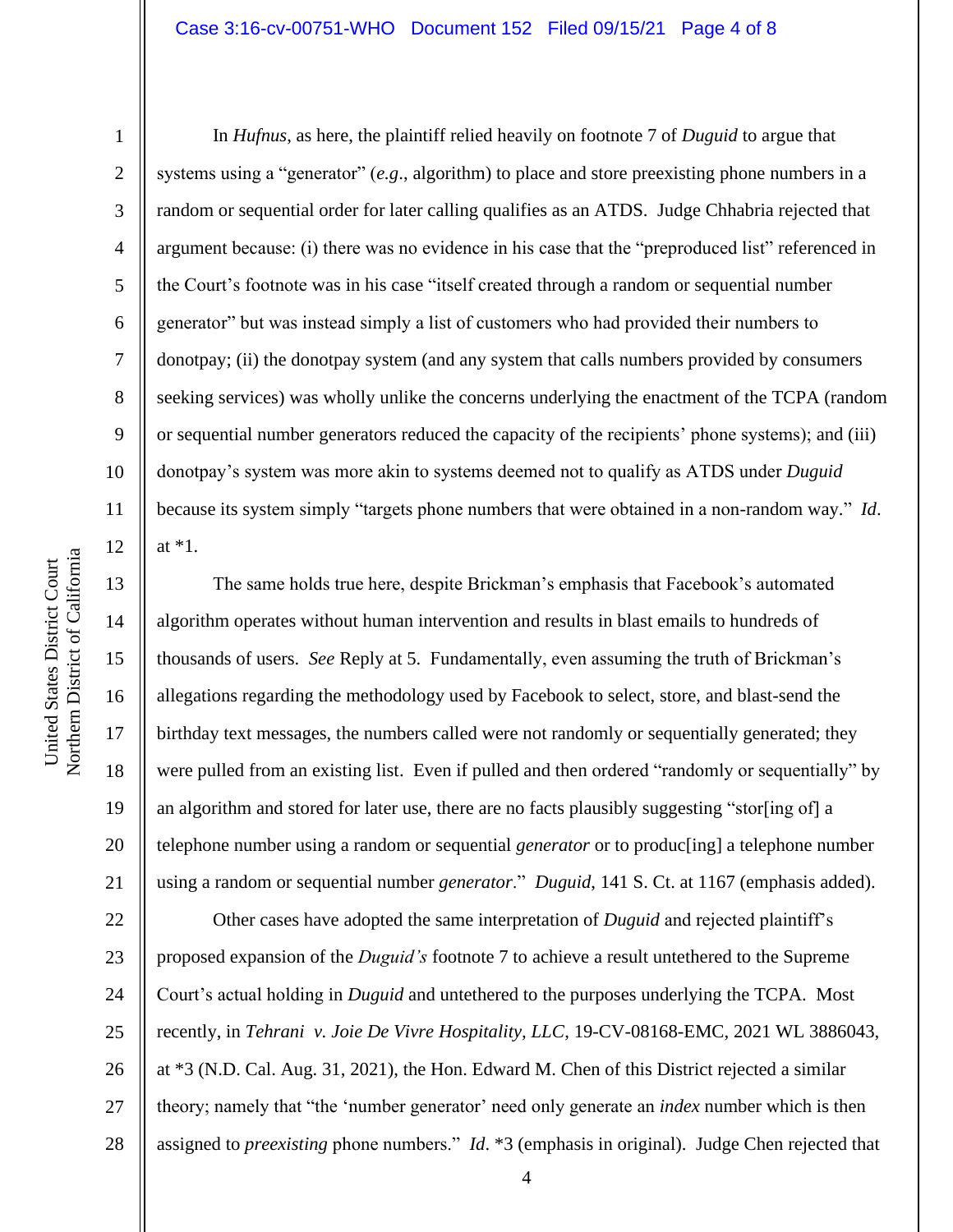### Case 3:16-cv-00751-WHO Document 152 Filed 09/15/21 Page 5 of 8

2 3 4 5 6 7 8 9 10 11 12 13 14 argument because: (i) as a textual matter, the "'number generator' (whether random or sequential) specified in § 227(a)(1)(A) implicitly refers back to a 'telephone number[ ]' – i.e., the preceding phrase – and not to an index number"; (ii) the Supreme Court in *Duguid* addressed a split in circuit authority between the circuits that required the number to be called to have been sequentially or randomly generated and the Ninth and Second Circuits (that required the ATDS only to have the capacity to store numbers to be called and to dial such numbers automatically) and in "rejecting the Second and Ninth Circuit holdings, the Supreme Court implicitly rejected" the index theory; and (iii) the index theory "makes little sense when one takes into account the harms that the TCPA was intended to address." *Id*. at \*4. Following the "clear majority of cases," including *Hufnus*, Judge Chen dismissed the case because there was no dispute that plaintiff had provided defendant with his phone number and, therefore, the call was the result of a pre-existing list and a random of sequential number generator could not have been used. *See also id*. at \*5 (addressing footnote 7 from *Duguid* and concluding "that the 'preproduced list' was not some kind of pre-existing list but rather a list of phone numbers that was generated by a number generator").

15 16 17 18 19 20 21 22 23 24 25 26 27 28 In *Franco v. Alorica Inc*, 2021 WL 3812872 (C.D. Cal. July 27, 2021), plaintiff alleged she received calls to collect a debt. That court too, adopted "the *Hufnus* approach. When a defendant randomly makes calls from a curated list, it is not randomly or sequentially generating phone numbers. Therefore, under the Supreme Court's definition of an ATDS announced in Facebook—equipment that 'uses a random or sequential number generator'—that defendant is not using an ATDS and cannot be liable under § 227 of the TCPA." Id. at \*3. The "SAC fails to allege Defendant randomly or sequentially generated her phone number. Instead, like the plaintiff in *Hufnus*, Plaintiff had a pre-existing relationship with Defendant: Plaintiff allegedly owed a debt, and Defendant was calling to collect. [] It would be wildly implausible for Defendant to randomly or sequentially generate phone numbers in the hopes of reaching the Plaintiff-debtor. Instead, the much more plausible explanation is that Plaintiff provided her creditor with her phone number as part of taking out the loan, and Defendant used this voluntarily provided number to collect. It is immaterial whether Defendant "randomly" selected Plaintiff's phone number from its list of debtors." *Id*. at \*3; *see also Borden v. eFinancial, LLC*, C19-1430JLR, 2021 WL 3602479, at \*5

1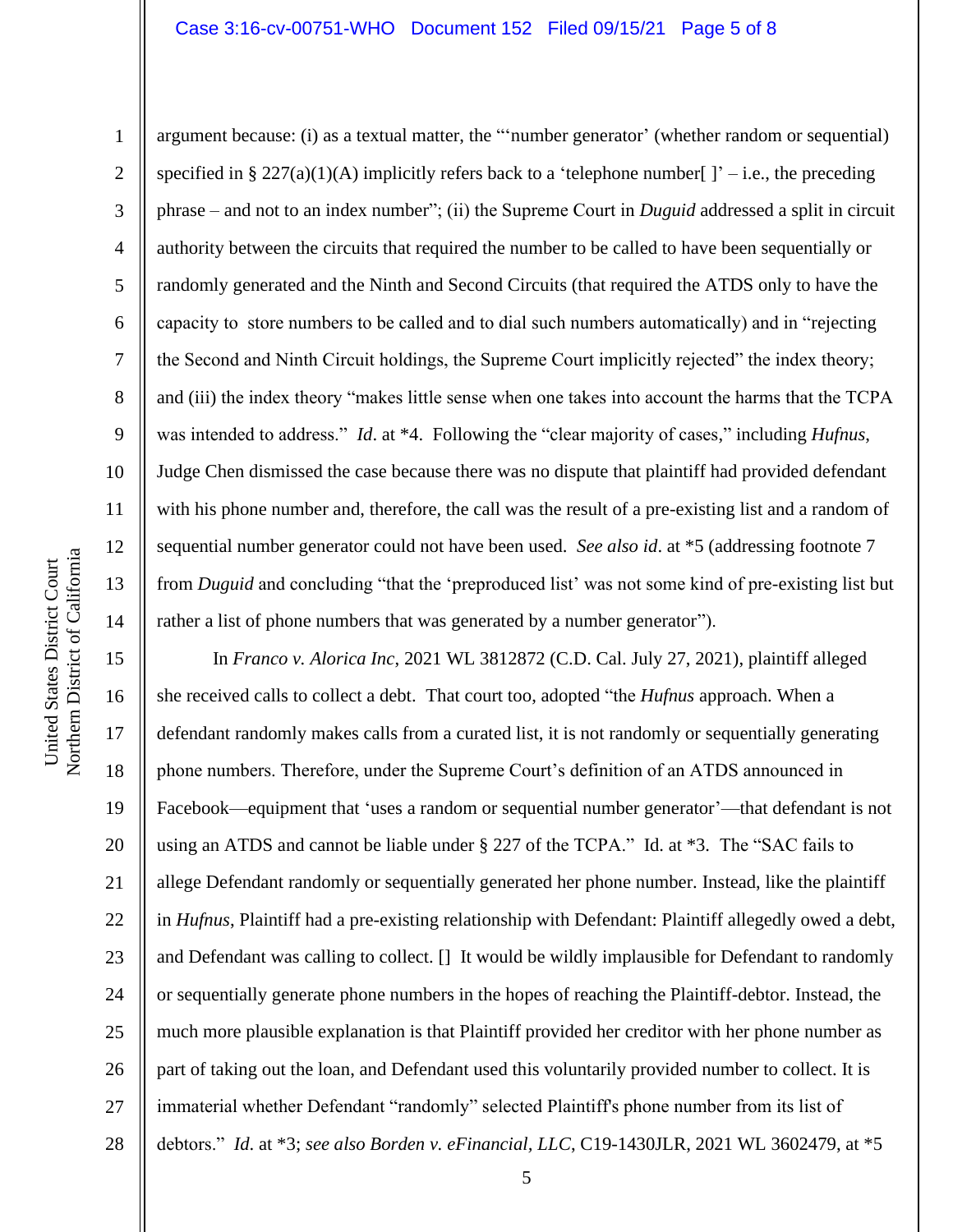1 2 3 4 5 6 7 8 9 10 11 12 13 14 15 (W.D. Wash. Aug. 13, 2021) (agreeing that following *Duguid*, the ATDS must have the capacity to use and used "a random or sequential number generator to generate the phone numbers in the first instance" and excluding from scope of statute a system that sent "advertisement text messages to consumers who entered their phone numbers into a form on its website" and distinguishing footnote 7 from *Duguid* as "the preproduced list of phone numbers referenced in footnote 7 was itself created through a random or sequential number generator, thus differentiating it from the stored list of consumer-provided phone numbers used by eFinancial."); *Watts v. Emergency Twenty Four*, No. 20-CV-1820, 2021 WL 2529613, at \*3 (N.D. Ill. June 21, 2021) (dismissing TCPA claims because the dialing equipment at issue placed calls to specific individuals from an existing list of phone numbers, suggesting the numbers were not randomly or sequentially generated); *Barry v. Ally Fin., Inc*., 2021 WL 2936636, at \*4 (E.D. Mich. July 13, 2021) (dismissing where "[p]laintiff does not dispute that Defendant's autodialer system did not use a random or sequential number generator in connection with its calls to her (or to the purported class members). Rather, these calls were targeted at specific individuals in connection with specific accounts held by Defendant. That ends this case.").<sup>3</sup>

16 17 18 19 20 21 22 I recognize that some courts have considered the determination of whether a plaintiff has plausibly shown the use of an ATDS covered by *Duguid* to be more appropriately resolved on summary judgment than at the pleading stage. But in many of those cases, the plaintiffs alleged that they had *never* provided defendant with their phone numbers in the first place, making it at least plausible that a prohibited number generator had been used to produce or store the numbers called. *See Gross v. GG Homes, Inc*., 2021 WL 2863623, at \*7 (S.D. Cal. July 8, 2021) (concluding, consistent that the "newly clarified definition of an ATDS is more relevant to a

<sup>24</sup> 25 26 27  $3$  Following the oral argument on this motion, Facebook asked me to take notice of supplemental authority. Dkt. Nos. 147, 150 [seeking notice of *Franco v. Alorica, Inc*., 2021 WL 3812872 (C.D. Cal. July 27, 2021); *Tehrani v. Joie de Vivre Hospitality, LLC*, 2021 WL 3886043 (N.D. Cal. Aug. 31, 2021)]. Plaintiff likewise filed a motion for leave to file a statement of recent decision, as well as a comment on those recent decisions that "these recent decisions confirm Plaintiff's position that the facts regarding these matters differ from case to case." Dkt. No. 148 [seeking judicial notice of *Gross v. GG Homes, Inc*., 2021 WL 2863623 (S.D. Cal. July 8, 2021); *Miles v. Medicredit, Inc*., 2021 WL 2949565 (E.D. Mo. July 14, 2021)]. The motions for leave to file, Dkt. Nos. 147, 148 are GRANTED. I have considered each of the cases brought to my attention by

<sup>28</sup> both parties.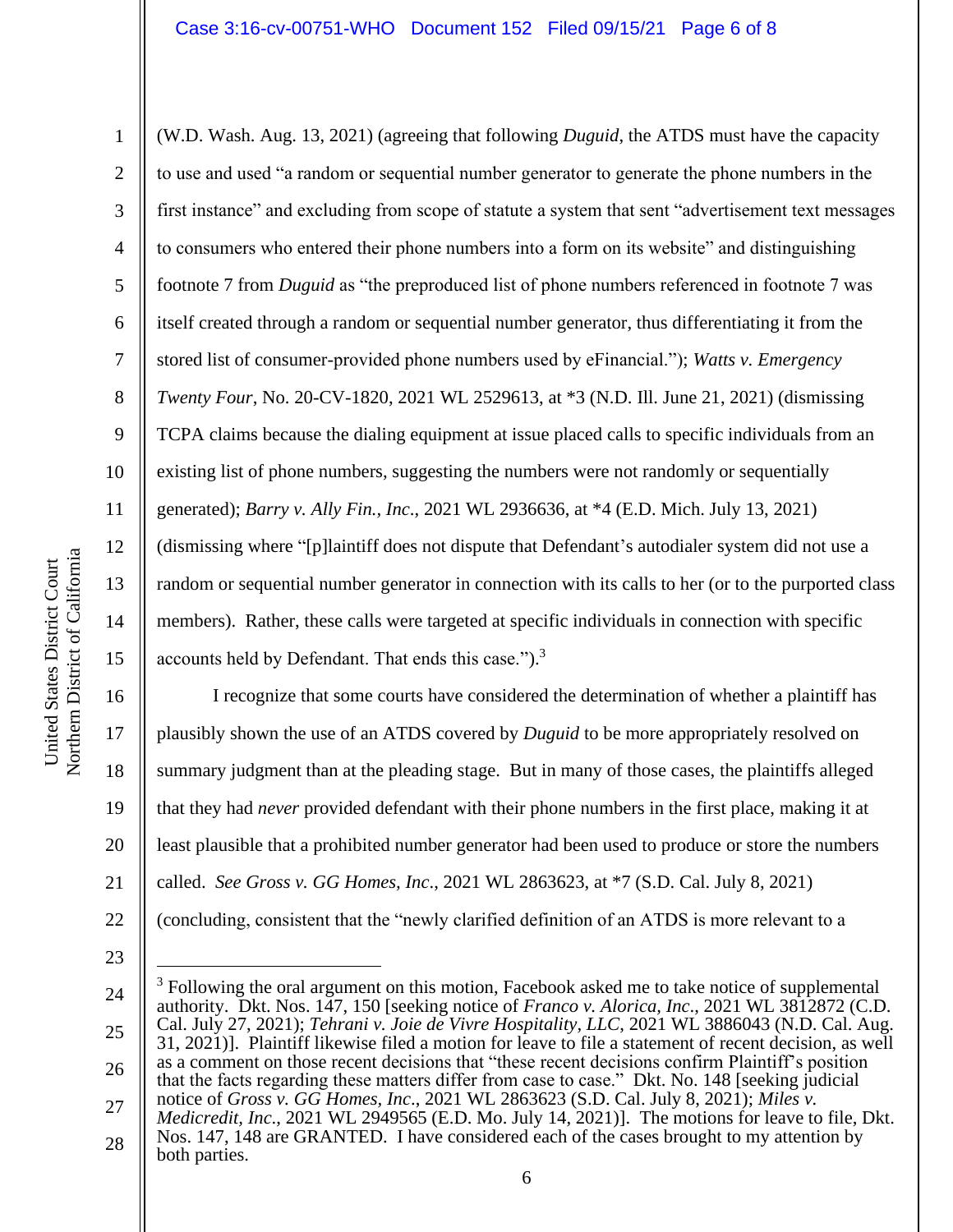# Case 3:16-cv-00751-WHO Document 152 Filed 09/15/21 Page 7 of 8

10 11 12 Northern District of California Northern District of California 13

1

2

3

4

5

6

7

8

9

14

15

United States District Court

United States District Court

16

17

18

summary judgment motion than at the pleading stage," but also noting that there was no allegation or evidence that plaintiff had provided her number to defendant); *Miles v. Medicredit, Inc*., 2021 WL 2949565, at \*4 (E.D. Mo. July 14, 2021) (the "Court agrees with Plaintiff that the 'newly clarified definition of an ATDS is more relevant to a summary judgment motion than at the pleading stage'" in a case where the calls were placed to plaintiff's number in an effort to collect a debt allegedly owed by an unknown third-party); *see also Montanez v. Future Vision Brain Bank, LLC*, 2021 WL 1697928, at \*2 (D. Colo. Apr. 29, 2021) (deferring issue to summary judgment, where defendant contended plaintiff had voluntarily provided her number to defendant, yet none of the messages received were "addressed specifically to Plaintiff."); *Jance v. Homerun Offer LLC*, 2021 WL 3270318, at \*4 (D. Ariz. July 30, 2021) (allowing TCPA case to proceed past motion to dismiss stage, where "Plaintiff alleges he had no business relationship with Defendants, did not give Defendants his contact information, and did not consent to be contacted by Defendants").

I agree with Brickman that each case has to be addressed on its own alleged facts. Here, considering the facts Brickman alleges in his proposed SAC that I take as true, Brickman fails to plausibly allege the use of a prohibited ATDS following *Duguid*. Therefore, his motion for leave to file the proposed SAC is DENIED as futile.

# **CONCLUSION**

19 20 21 22 23 24 For the foregoing reasons, the motion for leave to file the proposed SAC is denied. The parties shall meet and confer to discuss how this litigation should now proceed – for example, should Facebook formally move for judgment (whether through a summary judgment or some other vehicle) or can the parties stipulate to a judgment based on my interpretation (preserving for Brickman's right to appeal)? The parties are ordered to report back on their meetand-confer efforts within a week of the date of this Order.

25

### **IT IS SO ORDERED.**

26 Dated: September 15, 2021

28

VC H.Oe